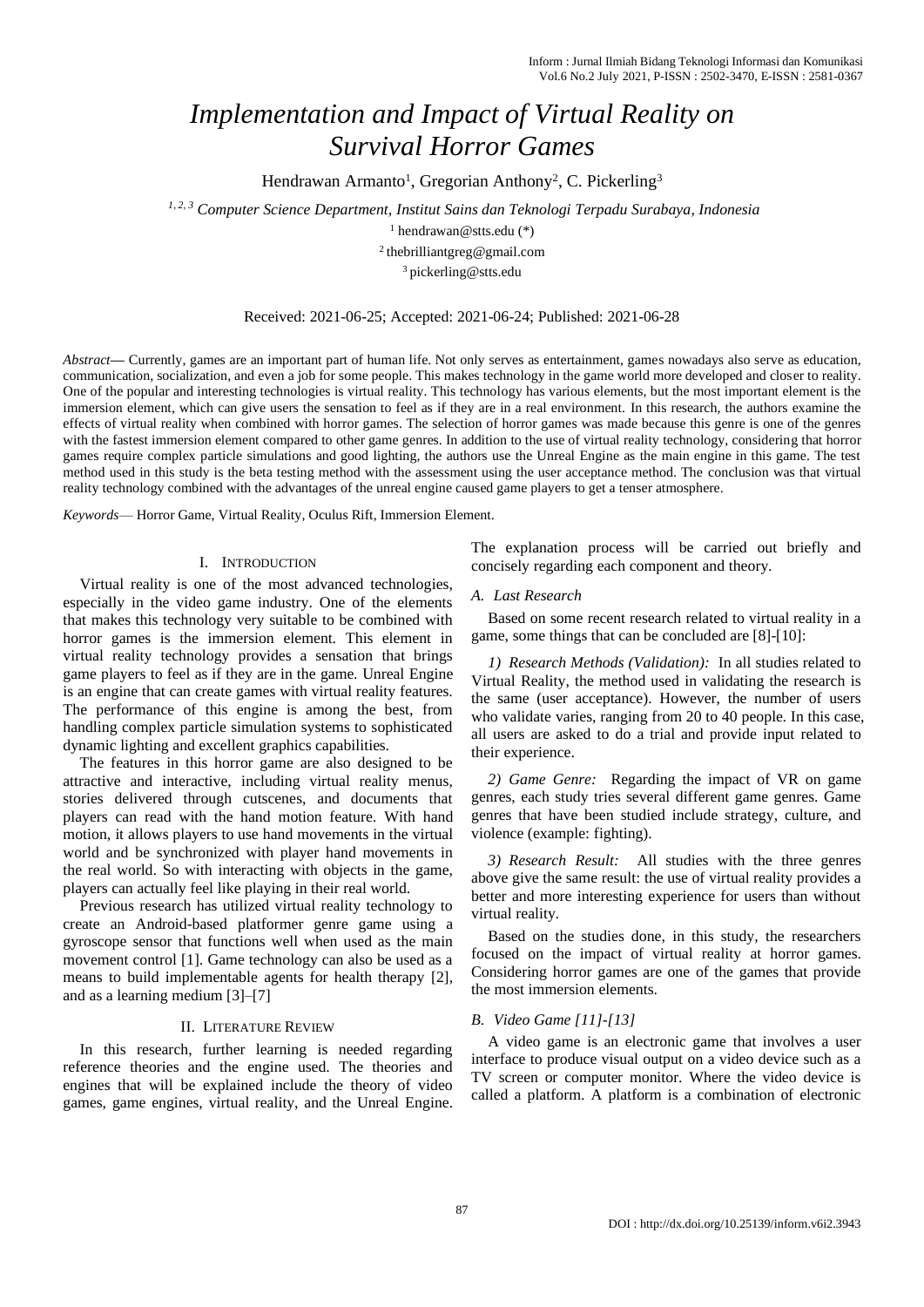components or computer hardware that is specifically designed and assembled with software to run video games. The platforms that are often encountered in this era are PC, arcade, mobile and virtual reality. But unlike other platforms, virtual reality requires additional equipment such as a headmounted unit equipped with stereoscopic screens and motion tracking to detect head movement.

Video games are categorized by their underlying characteristics or purposes, not by the type of gameplay of the game, and we can be called them Genre. There are various genres in this world. For example, action games are a game where the player controls and becomes the center of the action. Action-Adventure Games is a combination of two game mechanics, action and adventure mechanics; RPG or roleplaying game is a game where players play the roles of characters and collaborate to knit a story together.

## *C. Horror Game*

Horror is one of the popular game genres circulating in the community. Many game companies have entered this genre to increase their selling power, for example, Capcom with the Resident Evil series, Konami with the Silent Hill series, and many other game companies. Based on research related to horror games, the dramatic effects of terror, fear, and restlessness have a great emotional impact on players. But why is this genre still being played? Based on the same research, it turns out that many game players enjoy the sensation of fear given by horror games, and the gender of the players does not influence this; both men and women feel the same experience when playing horror games.

## *D. Game Engine*

Game engine is software designed and created to help create a game [14]-[16]. A game engine is usually built by encapsulating, the layman's language collects some of the basic functions commonly used in a game. Such as rendering functions, audio, network, or other game effects. Game engine is a framework for making games, where the game engine provides the tools and structures needed in the game. An example of its use is that objects in the game are stored in memory, and memory management manages when certain memory objects appear and regulate the area being explored.



Figure 1. Computer Architecture in Games

Based on Figure 1, the computer works on a principle known as the "Layer of Abstracted Complexity", which means that everything in the computer is built on something complex that has been abstracted to become easier to work with. Thanks to abstraction layers, we can command the game engine to draw 3D characters indoors without worrying about what electrical signals we need to send to display the right pixels.

## *E. Unreal Engine [17]-[19]*

Unreal Engine is a game engine developed by Epic Games, first showcased in 1998 with a game with a first-person shooter genre called Unreal. With code written in C++, Unreal Engine has a high degree of portability and is a tool used by many game developers today. The current release is Unreal Engine 5, which was designed for Microsoft's DirectX 11.

The Unreal Engine consists of several components that work together to create a game. Its huge system of tools and editors allows users to manage assets and manipulate them to make the gameplay the way the user wants. The Unreal Engine components include the Sound Engine, Physics Engine, Graphics Engine, Input and Gameplay Framework, and Online Module.



Figure 2. Unreal engine blueprint editor

Blueprints on Unreal Engine is a complete coding system based on the concept of using a node-based interface to create gameplay elements in the blueprint editor (figure 2). As with scripting languages in general, blueprints are used to define object-oriented (OO) classes or objects on the engine. Objects in the unreal engine are often also referred to as "blueprints".

## *F. Virtual Reality*

Virtual reality is a technology that allows users to interact with a virtual world environment that is simulated by a computer, so the users can feel they are in that environment. The main device that is most needed is a headset to feel the sensation of virtual reality [20]-[22]. Virtual reality consists of two words, namely virtual and reality which means virtual and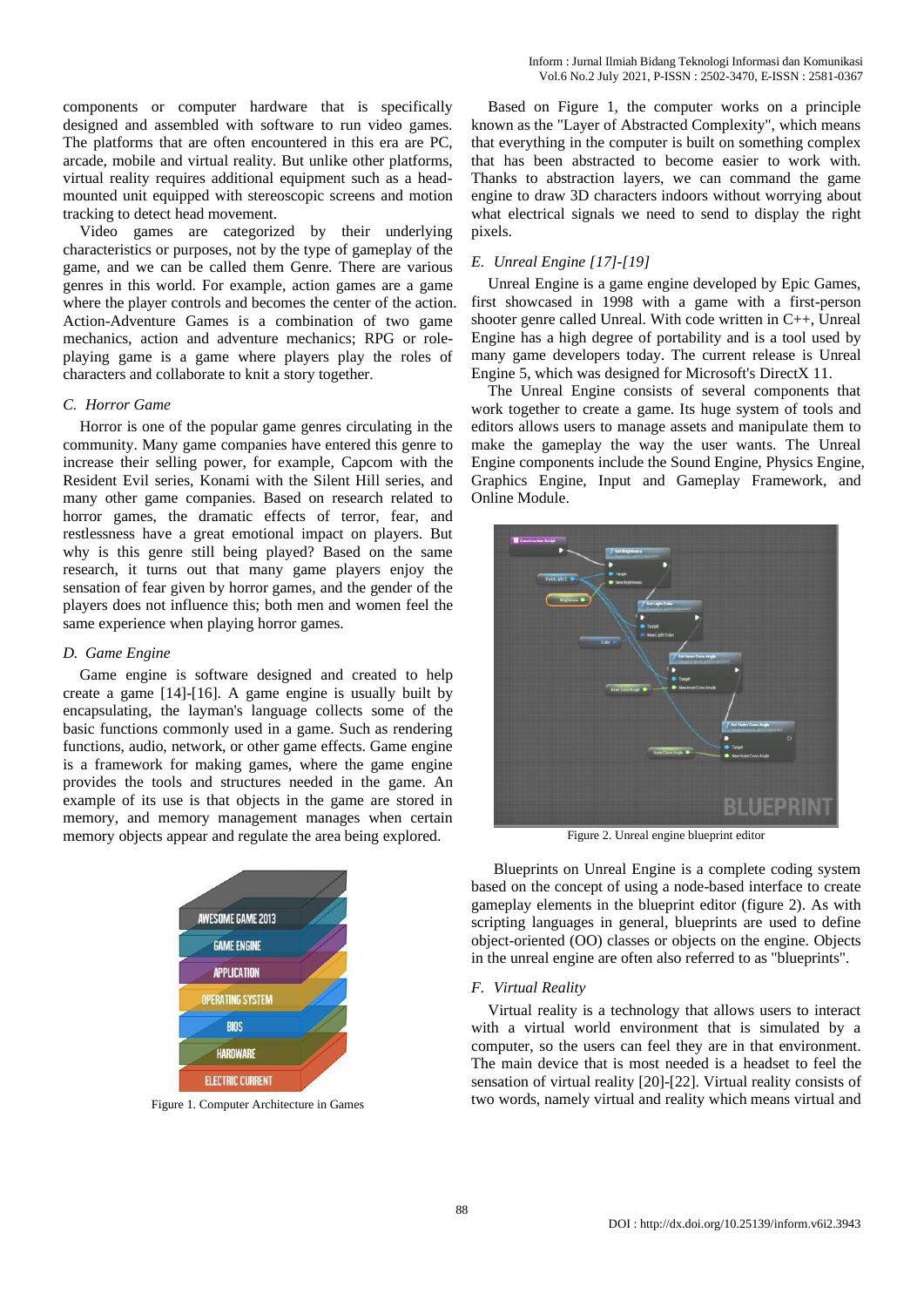reality. There are four important elements in virtual reality. The four elements are as follows:

*1) Virtual world:* content creates a virtual world in the form of a screenplay or script.

*2) Immersion:* a sensation that brings users to feel that they are in a real environment that is fictitious.

*3) Sensory feedback: serves to convey information from the virtual world to the user's senses, including* sight, audio, and touch*.*

*4) Interactivity:* serves to respond to actions from users so that users can interact directly in the virtual world.



Figure 3. Virtual reality device

Devices (Figure 3) used in virtual reality systems include Head-Mounted Display (a type of device that has a screen mounted in front of the user's eyes) and input devices (devices that provide users with a more natural way to navigate and interact in a virtual environment).

#### *G. Extreme Programming*

The game development method used in this study is extreme programming methodology. We use this method because our team consists of several people from designers to testers, in making the horror game. Each division also not only consists of 1 person but several people. By used extreme programming, it will make the development easier and more neatly organized.

There are four stages (figure 4) in one iteration, including Planning, Design, Coding, and Testing. This iteration is carried out six times, where iterations 1-5 are carried out for levels 1-5, and the last iteration is for making virtual reality menus and games as a whole. The following are the steps for working on this system based on the extreme programming methodology [23]-[25].



*1) Planning:* Planning activities focus on getting a picture of the features and functions of the game to be built. This activity begins by making a collection of stories or images obtained from several references, which will then become the basic description of this research.

*2) Design:* Aims to set the logical pattern in the system. The design of the Extreme Programming model becomes a guide in building games based on reference games.

*3) Coding:* Game coding where XP applies the concept of pair programming where two programmers develop each task of a module.

*4) Testing: The t*esting stage is the stage that will be carried out after the game system coding stage has been completed. Researchers and a game testing team will carry out alpha testing. After doing Alpha testing, the next stage is Beta testing, where the tester will be given a questionnaire to get an assessment along with the final results of this research.

#### III. RESEARCH METHODOLOGY

In this study, there are several important stages, including literature study, game development, graphic testing, and testing the impact of virtual reality on games. Several pieces of literature have been used in the game development phase [26]-[30] so that the game can provide the best horror effect.

## *A. Game Explanation*

This game is made for the PC platform with Oculus Rift. It is a single-player game with a first-person virtual reality perspective and survival horror theme. The objective is to make the player get out of the ancient building, which the enemies will intercept. Players cannot attack enemies but must run and hide, sneaking past enemies to stay afloat. Lastly, the player only has a flashlight as a lighting device where the battery limits the energy.

#### *B. Game Architecture*

When the player opens the game, the player will be faced with the main menu page. On the main menu, there are several options including, Start Game, Load Game, Quality Settings, and Exit Game. The Start Game option is an option to start the game from the beginning, while the Load Game option can continue the game according to the last Checkpoint that the player has passed.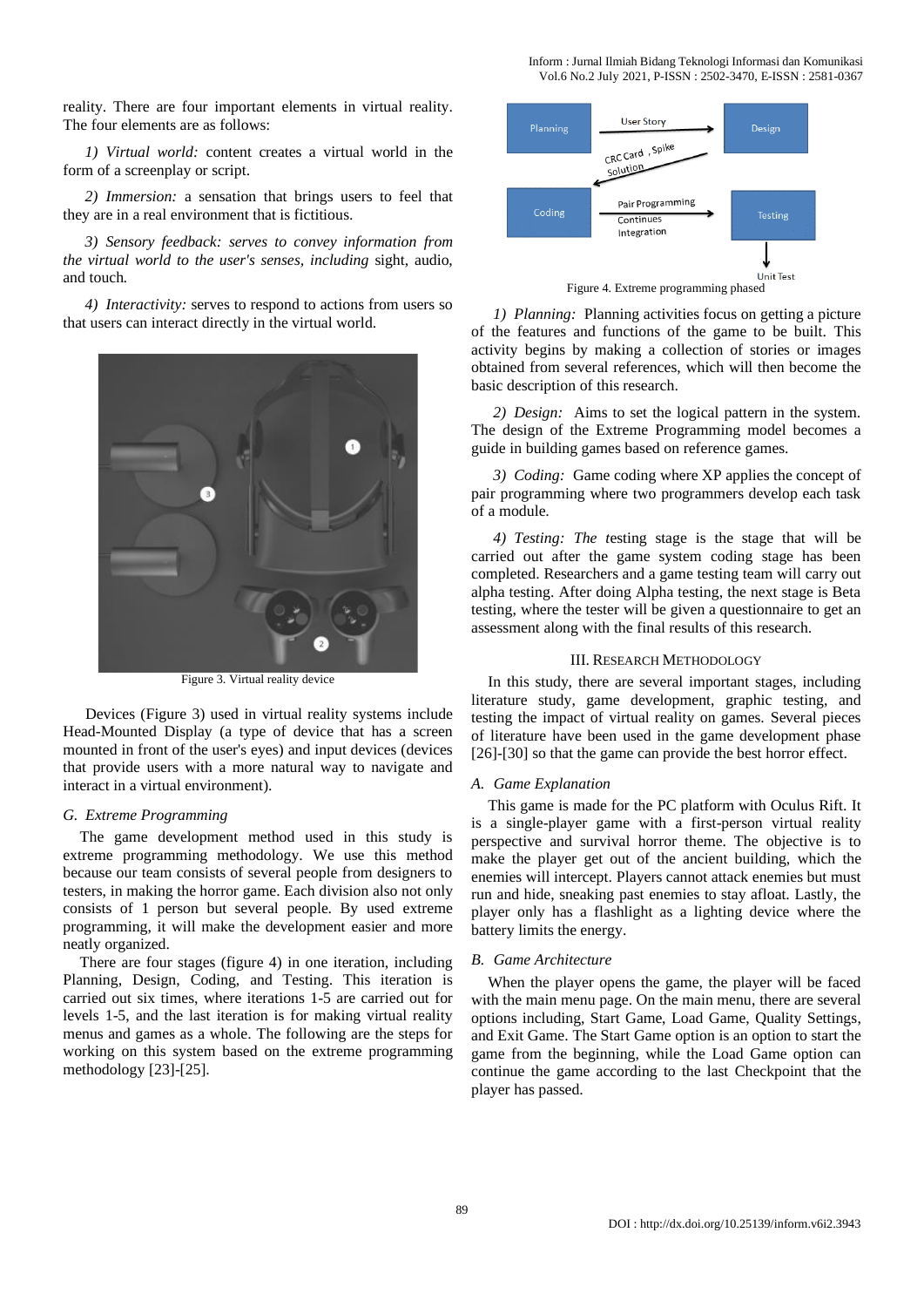Figure 5 is this game architecture in the form of a block diagram. The New Game and Load Game options will direct the player to the game or Gameplay. In this game, players can return to the Main Menu by opening the Pause Menu and then selecting the Back to Main Menu option. Players can also continue the game while in the Pause Menu by selecting the Continue option. The Settings option on the Main Menu is an option to set the quality of the image that will be displayed on the screen. The Exit Game option on the Main Menu is an option to exit the game application.



Figure 5. Game Architecture

## *C. Missions in Game*

There are five areas in this game where each area will have different missions and obstacles: read a letter, run for enemies, or find an object. Each area also has several checkpoints. If the player has completed the mission in a certain area, the player cannot return to that area. The player is declared failed to complete the mission when the player dies. Dead players will respawn at the last Checkpoint the player has reached.

## *D. Virtual Reality Menu*

In this game, we have a different form of the main menu with the main menu in the general game (figure 6). The difference is, the main menu in this game is in the form of a room containing options that the player can select. The player can select an option by moving closer to the option and selecting it.



Figure 6. Virtual Reality Menu

## *E. Game Story*

The story in the game will be conveyed in several ways, including cut scenes, dialogues, and documents that can be read by players in the game. The following Figure 7 is story board that tell us about this game main story.



Figure 7. Story Board

## *F. Hand Motion in Game*

This feature is one of the features of the Oculus Touch controller in Figure 8 that allows players to move their hands in the game according to the player's movements in the real world. This feature is useful in object interaction, for example, when the player takes the battery, takes documents, and opens doors.



Figure 8. Hand Motion Feature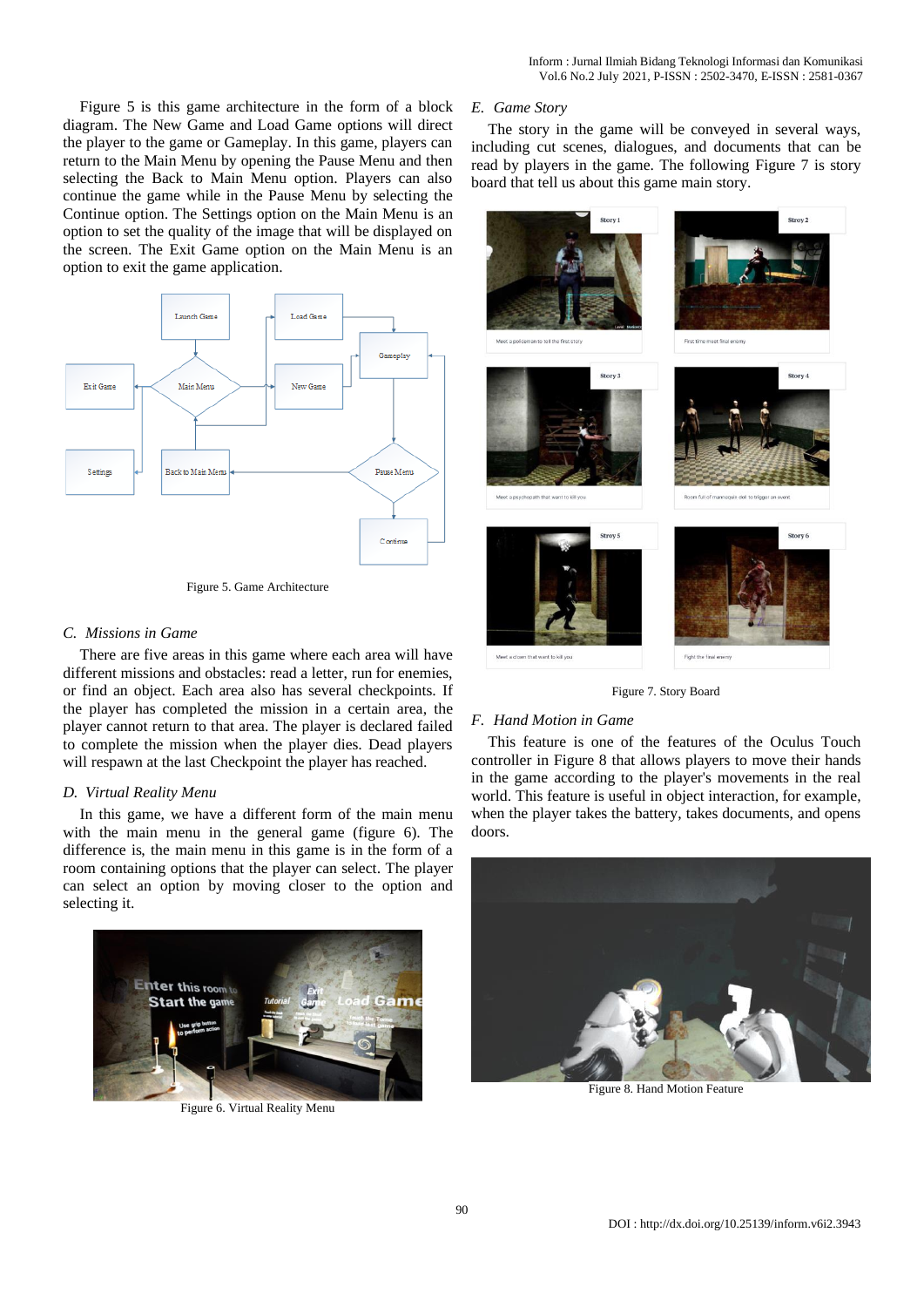After game development is done, in the testing stage, this study uses a questionnaire method to determinant the impact of virtual reality on horror games and feedback on how well the games developed in this study. The result will be discussed in the result and discussion section below.

## IV.RESULT AND DISCUSSION

The test in this study was carried out in 2 stages: the game feasibility trial stage and the virtual reality impact in the horror games stage. To test the game's feasibility, it is divided into 2 major aspects: the general aspect and the visual aspect. Meanwhile, the visual reality impact test only has one aspect. The three aspects will consist of several important questions that are expected to represent each aspect of the trial.

The test will be conducted by 50 users with 35 people who are gamers while 15 people rarely play games. Thirty people are men, and 20 people are women. Forty people have played horror games, and ten never have.

## *A. Game Feasibility Trial Stage*

This stage is divided into two main aspects: general aspects and visual aspects. Both of them are important to understand how good the game we created is in the user's eyes. Because if the game is not good enough, it is impossible to get the correct measurement in the Virtual Reality Impact Trial Stage.

| TABEL I |  |
|---------|--|
|         |  |

| <b>GENERAL ASPECT SCORE</b>             |                        |                                   |  |
|-----------------------------------------|------------------------|-----------------------------------|--|
| <b>Topic</b>                            | Score $(0-6)$<br>Gamer | Score $(0-6)$<br><b>Non-Gamer</b> |  |
| This horror game is interesting to play | 5.2                    | 4.7                               |  |
| Tutorials help understand the game      | 4.3                    | 4.6                               |  |
| The controls and gameplay system in the | 4.9                    | 4.5                               |  |
| game are easy to understand             |                        |                                   |  |
| The map in the game works well and is   | 5                      | 4.9                               |  |
| easy to understand                      |                        |                                   |  |
| There is a tense atmosphere when        | 5.6                    | 5.4                               |  |
| playing the game                        |                        |                                   |  |
| This game is worth recommending to      | 5.6                    | 5                                 |  |
| others                                  |                        |                                   |  |

Table I is the general aspect value in this research game. We can see in the table that this aspect has several topic questions where each topic wants to ensure that the game made is suitable for use in the next trial process. Based on this assessment, the average player gives a score of 4 or 5 (out of 6) for each topic so we can conclude that the game developed has good quality and deserves to be tested for the next aspect, which is the graphic aspect. The graphic aspect is also considered important in this trial because if the graphics provided are unattractive or inappropriate, it can be ascertained that when played in virtual reality it will not get satisfactory results, it can even cause inconvenience to players.

Figure 9 is a graph of the questionnaire on the graphics aspect game. For this graph, the author takes the results from all players (gamers or non-gamers). It can be seen that 90% of players say the graphics used are attractive. This is an important point because horror games developed when played without VR technology already seem good in terms of graphics, so when applied with VR technology, it will result in

much better results. This happens because players feel like in that place so that everything becomes more interesting.



Figure 9. Graphics Aspect Score

### *B. Virtual Reality Impact Trial Stage*

Because the game has passed the feasibility stage, the trial is continued by measuring the impact of virtual reality on the developed horror game. Can virtual reality increase the sensation of horror games, or the results obtained are the same as playing without virtual reality?

Table II shows the value of virtual reality impact when played on horror games. As before, this assessment was carried out for two groups: the gamer group and the nongamer group. From this score, we can see that the overall impact of VR on games is very high, considering the average player rating is above 5 out of 6 (for both gamers and nongamer).

| TABEL II                                |                        |                                   |  |  |
|-----------------------------------------|------------------------|-----------------------------------|--|--|
| <b>VIRTUAL REALITY IMPACT SCORE</b>     |                        |                                   |  |  |
| Topic                                   | Score $(0-6)$<br>Gamer | Score $(0-6)$<br><b>Non-Gamer</b> |  |  |
| VR feature makes me feel in the game    | 5.2                    | 5.4                               |  |  |
| The VR feature makes the game feel      | 5.7                    | 5.6                               |  |  |
| more tense                              |                        |                                   |  |  |
| The VR feature makes the game feel      | 5.7                    | 5.7                               |  |  |
| more interesting to play                |                        |                                   |  |  |
| The objects in the game are very        | 5                      | 4.4                               |  |  |
| interactive to play with the VR feature |                        |                                   |  |  |
| Feeling dizzy when playing games with   | 2.4                    | 4.1                               |  |  |
| VR features                             |                        |                                   |  |  |

However, through this assessment, we can also see that non-gamers are not very interested in the interaction of objects in the game and feel dizzy more easily. After going through a short interview, non-gamers are not used to seeing 3D games, let alone playing them for a long time, so that the interaction of objects in the game makes it difficult for them and increases the dizziness feeling. In contrast to non-gamers, for gamers, this is not too much of a problem, so that the assessment of object interactions is still high, and even after playing this horror game, they don't feel too dizzy.